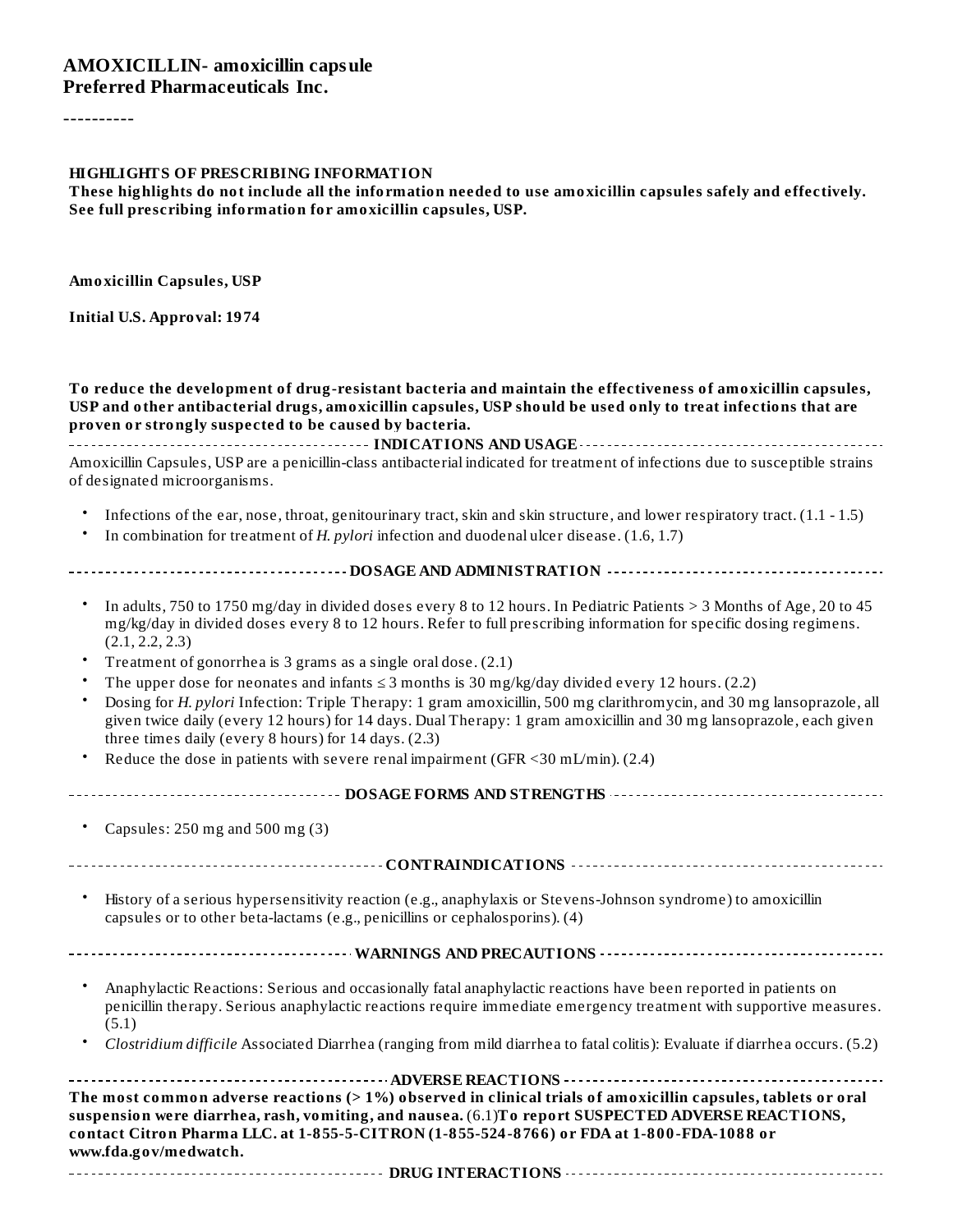- Probenicid decreases renal tubular secretion of amoxicillin which may result in increased blood levels of amoxicillin. (7.1)
- Concomitant use of amoxicillin and oral anticoagulants may increase the prolongation of prothrombin time. (7.2)
- Coadministration with allopurinol increases the risk of rash. (7.3)
- Amoxicillin may reduce the efficacy of oral contraceptives. (7.4)
- **USE IN SPECIFIC POPULATIONS**
- Pediatric: Modify dose in patients 12 weeks or younger (≤ 3 months). (8.4)

#### **See 17 for PATIENT COUNSELING INFORMATION and FDA-approved patient labeling.**

**Revised: 3/2018**

#### **FULL PRESCRIBING INFORMATION: CONTENTS\* 1 INDICATIONS AND USAGE**

- 1.1 Infections of the Ear, Nose, and Throat
- 1.2 Infections of the Genitourinary Tract
- 1.3 Infections of the Skin and Skin Structure
- 1.4 Infections of the Lower Respiratory Tract
- 1.5 Gonorrhea, Acute Uncomplicated (ano-genital and urethral infections)
- 1.6 Triple Therapy for Helicobacter pylori with Clarithromycin and Lansoprazole
- 1.7 Dual Therapy for H. pylori with Lansoprazole

#### **2 DOSAGE AND ADMINISTRATION**

- 2.1 Dosing for Adult and Pediatric Patients > 3 Months of Age
- 2.2 Dosing in Neonates and Infants Aged 12 Weeks ( 3 Months)
- 2.3 Dosing for H. pylori Infection
- 2.4 Dosing in Renal Impairment

#### **3 DOSAGE FORMS AND STRENGTHS**

#### **4 CONTRAINDICATIONS**

#### **5 WARNINGS AND PRECAUTIONS**

- 5.1 Anaphylactic Reactions
- 5.2 Clostridium difficile Associated Diarrhea
- 5.3 Potential for Microbial Overgrowth or Bacterial Resistance
- 5.4 Use in Patients With Mononucleosis

#### **6 ADVERSE REACTIONS**

- 6.1 Clinical Trials Experience
- 6.2 Postmarketing or Other Experience

#### **7 DRUG INTERACTIONS**

- 7.1 Probenecid
- 7.2 Oral Anticoagulants
- 7.3 Allopurinol
- 7.4 Oral Contraceptives
- 7.5 Other Antibacterials
- 7.6 Drug/Laboratory Interactions

#### **8 USE IN SPECIFIC POPULATIONS**

- 8.1 Pregnancy
- 8.2 Labor and Delivery
- 8.3 Nursing Mothers
- 8.4 Pediatric Use
- 8.5 Geriatric Use
- 8.6 Dosing in Renal Impairment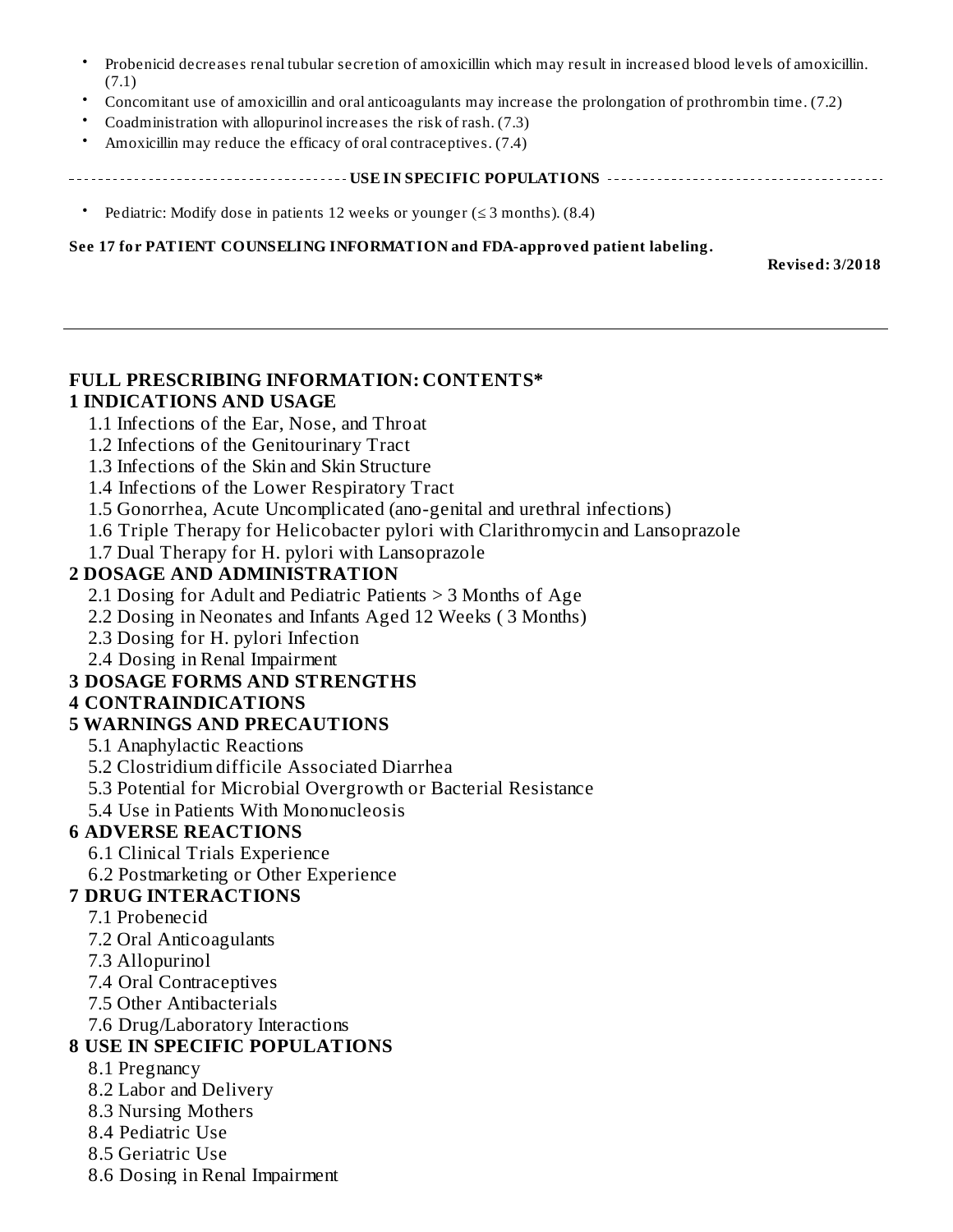#### **10 OVERDOSAGE 11 DESCRIPTION 12 CLINICAL PHARMACOLOGY**

12.1 Mechanism of Action

- 12.3 Pharmacokinetics
- 12.4 Microbiology

**13 NONCLINICAL TOXICOLOGY**

13.1 Carcinogenesis, Mutagenesis, Impairment of Fertility

# **14 CLINICAL STUDIES**

14.1 H. pylori Eradication to Reduce the Risk of Duodenal Ulcer Recurrence

**15 REFERENCES**

# **16 HOW SUPPLIED/STORAGE AND HANDLING**

## **17 PATIENT COUNSELING INFORMATION**

17.1 Information for Patients

\* Sections or subsections omitted from the full prescribing information are not listed.

# **FULL PRESCRIBING INFORMATION**

# **1 INDICATIONS AND USAGE**

To reduce the development of drug-resistant bacteria and maintain the effectiveness of amoxicillin capsules, USP and other antibacterial drugs, amoxicillin capsules, USP should be used only to treat infections that are proven or strongly suspected to be caused by bacteria. When culture and susceptibility information are available, they should be considered in selecting or modifying antibacterial therapy. In the absence of such data, local epidemiology and susceptibility patterns may contribute to the empiric selection of therapy.

Amoxicillin capsules, USP are indicated in the treatment of infections due to susceptible (ONLY βlactamase–negative) isolates of the designated bacteria in the conditions listed below:

## **1.1 Infections of the Ear, Nos e, and Throat**

Due to *Streptococcus* species (α- and β-hemolytic isolates only), *Streptococcus pneumoniae*, *Staphylococcus* spp., or *Haemophilus influenzae*.

## **1.2 Infections of the Genitourinary Tract**

Due to *Escherichia coli, Proteus mirabilis*, or *Enterococcus faecalis*.

## **1.3 Infections of the Skin and Skin Structure**

Due to *Streptococcus* spp. (α- and β-hemolytic isolates only), *Staphylococcus* spp., or *E. coli*.

## **1.4 Infections of the Lower Respiratory Tract**

Due to *Streptococcus* spp. (α- and β-hemolytic isolates only), *S. pneumoniae, Staphylococcus* spp., or *H. influenzae*.

## **1.5 Gonorrhea, Acute Uncomplicated (ano-genital and urethral infections)**

Due to *Neisseria gonorrhoeae*.

Because of high rates of amoxicillin resistance, amoxicillin capsules, USP are not recommended for empiric treatment of gonorrhea. Amoxicillin capsules, USP use should be limited to situations where *N.*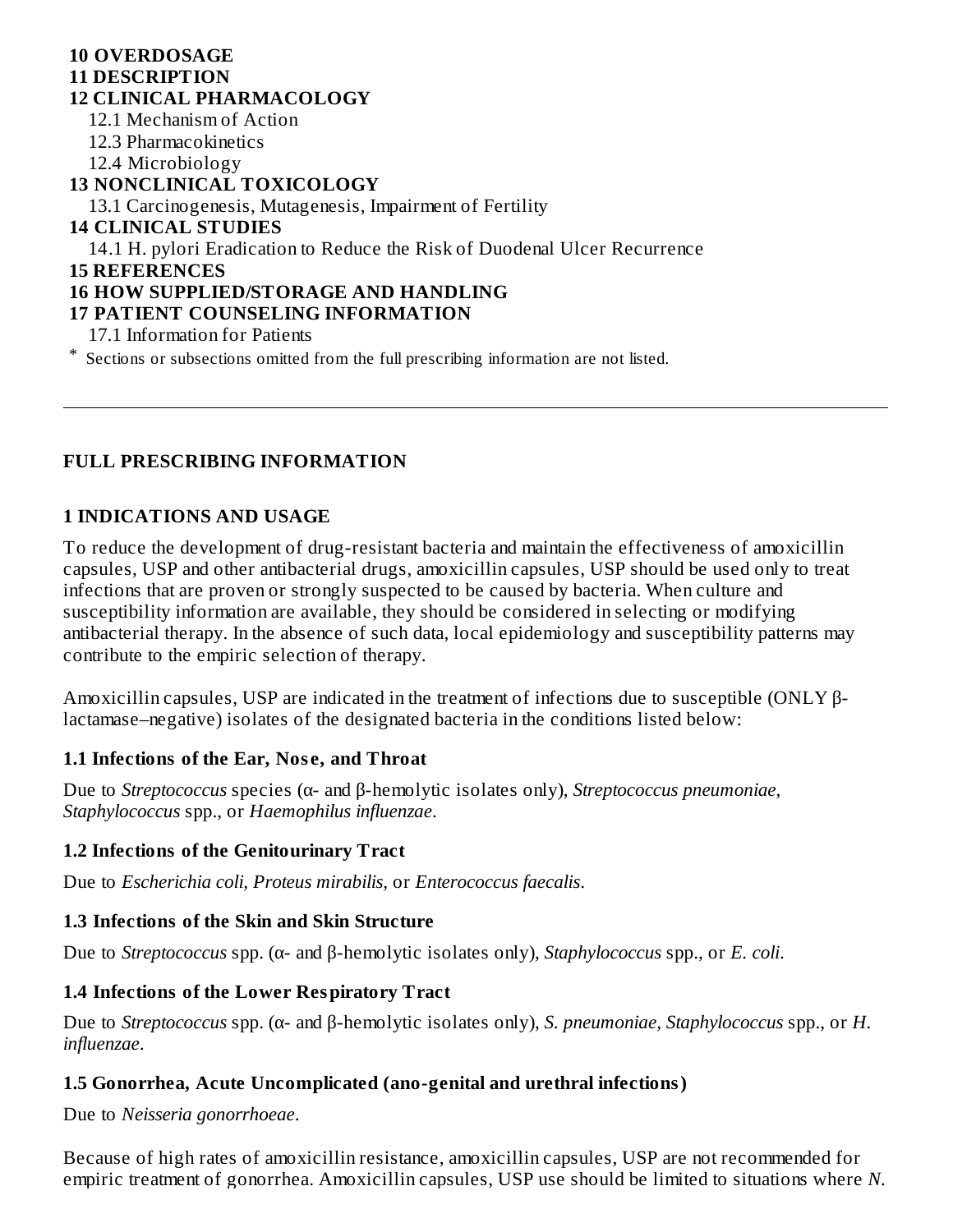empiric treatment of gonorrhea. Amoxicillin capsules, USP use should be limited to situations where *N. gonorrhoeae* isolates are known to be susceptible to amoxicillin.

# **1.6 Triple Therapy for Helicobacter pylori with Clarithromycin and Lansoprazole**

Amoxicillin capsules, USP, in combination with clarithromycin plus lansoprazole as triple therapy, are indicated for the treatment of patients with *H. pylori* infection and duodenal ulcer disease (active or 1 year history of a duodenal ulcer) to eradicate *H. pylori*. Eradication of *H. pylori* has been shown to reduce the risk of duodenal ulcer recurrence.

# **1.7 Dual Therapy for H. pylori with Lansoprazole**

Amoxicillin capsules, USP, in combination with lansoprazole delayed-release capsules as dual therapy, are indicated for the treatment of patients with *H. pylori* infection and duodenal ulcer disease (active or 1-year history of a duodenal ulcer) **who are either allergic or intolerant to clarithromycin or in whom resistance to clarithromycin is known or suspected**. (See the clarithromycin package insert, MICROBIOLOGY.) Eradication of *H. pylori* has been shown to reduce the risk of duodenal ulcer recurrence.

# **2 DOSAGE AND ADMINISTRATION**

## **2.1 Dosing for Adult and Pediatric Patients > 3 Months of Age**

Except for gonorrhea, treatment should be continued for a minimum of 48 to 72 hours beyond the time that the patient becomes asymptomatic or evidence of bacterial eradication has been obtained. It is recommended that there be at least 10 days' treatment for any infection caused by *Streptococcus pyogenes* to prevent the occurrence of acute rheumatic fever. In some infections, therapy may be required for several weeks. It may be necessary to continue clinical and/or bacteriological follow-up for several months after cessation of therapy.

| <b>Infection</b>           | Severity <sup>a</sup>   | <b>Usual Adult Dose</b> | <b>Usual Dose for Children</b><br>$>$ 3 Months $b$ |
|----------------------------|-------------------------|-------------------------|----------------------------------------------------|
| Ear/Nose/Throat            | Mild/Moderate           | 500 mg every 12         | 25 mg/kg/day in divided                            |
| Skin/Skin Structure        |                         | hours or                | doses every 12 hours                               |
| <b>Genitourinary Tract</b> |                         | 250 mg every 8          | 0 <sup>r</sup>                                     |
|                            |                         | hours                   | 20 mg/kg/day in divided                            |
|                            |                         |                         | doses every 8 hours                                |
|                            | Severe                  | 875 mg every 12         | 45 mg/kg/day in divided                            |
|                            |                         | hours or                | doses every 12 hours                               |
|                            |                         | 500 mg every 8          | 0 <sub>r</sub>                                     |
|                            |                         | hours                   | 40 mg/kg/day in divided                            |
|                            |                         |                         | doses every 8 hours                                |
| Lower Respiratory          | Mild/Moderate or Severe | 875 mg every 12         | 45 mg/kg/day in divided                            |
| Tract                      |                         | hours or                | doses every 12 hours                               |
|                            |                         | 500 mg every 8          | 0 <sub>r</sub>                                     |
|                            |                         | hours                   | 40 mg/kg/day in divided                            |
|                            |                         |                         | doses every 8 hours                                |
| Gonorrhea Acute,           |                         | 3 grams as single       | Prepubertal children: 50                           |
| uncomplicated ano          |                         | oral dose               | mg/kg amoxicillin,                                 |
| -genital and urethral      |                         |                         | combined with 25 mg/kg                             |
| infections in males        |                         |                         | probenecid as a single                             |
| and females                |                         |                         | dose.                                              |
|                            |                         |                         | <b>Note: Since probenecid is</b>                   |
|                            |                         |                         | contraindicated in                                 |

**Table 1. Dosing Recommendations for Adult and Pediatric Patients > 3 Months of Age**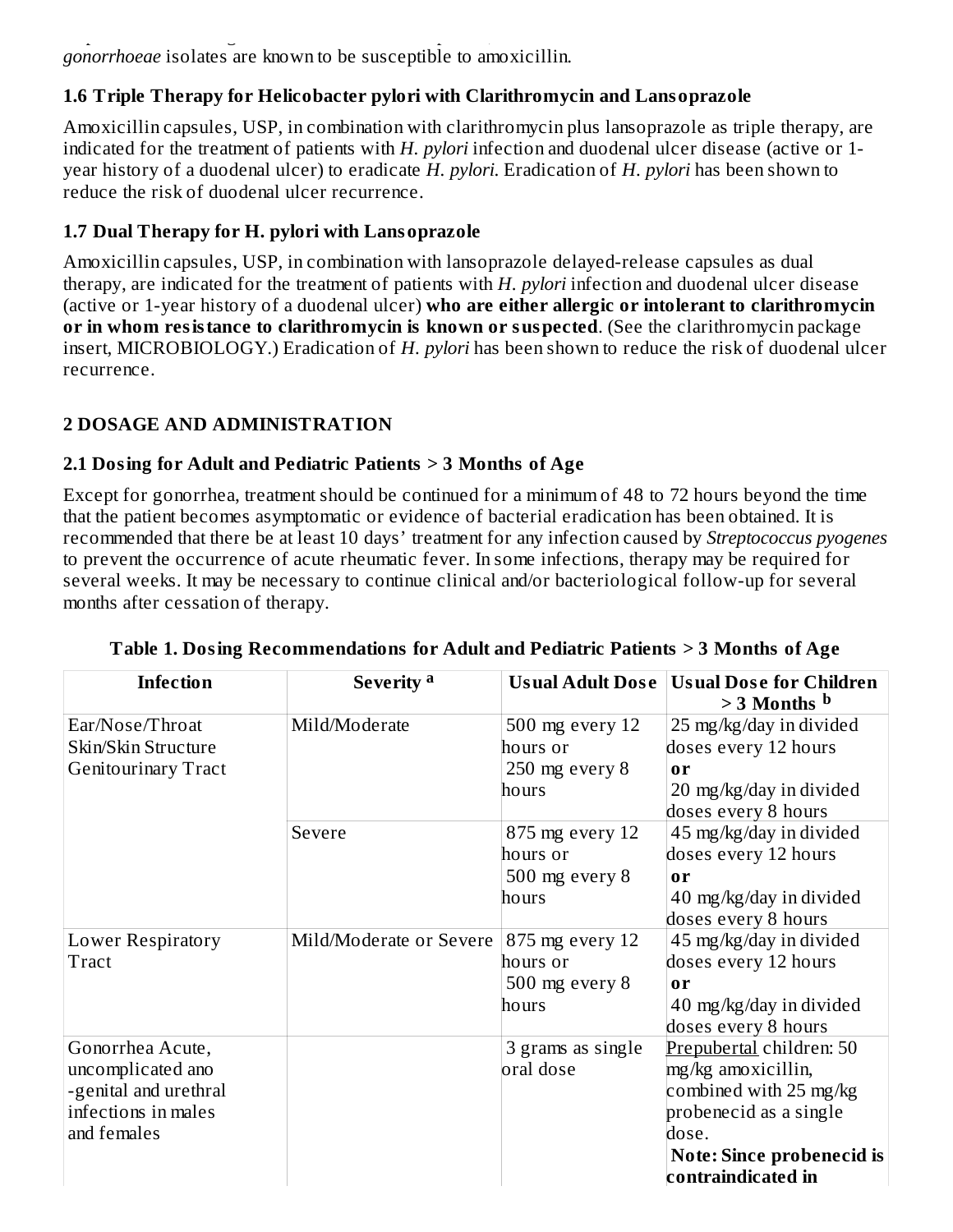| children under 2 years, do |
|----------------------------|
| not use this regimen in    |
| children under 2 years of  |
| age                        |

<sup>a</sup> Dosing for infections caused by bacteria that are intermediate in their susceptibility to amoxicillin should follow the recommendations for severe infections.

 $^{\rm b}$  The children's dosage is intended for individuals whose weight is less than 40 kg. Children weighing 40 kg or more should be dosed according to the adult recommendations.

#### **2.2 Dosing in Neonates and Infants Aged 12 Weeks ( 3 Months)**

Treatment should be continued for a minimum of 48 to 72 hours beyond the time that the patient becomes asymptomatic or evidence of bacterial eradication has been obtained. It is recommended that there be at least 10 days' treatment for any infection caused by *Streptococcus pyogenes* to prevent the occurrence of acute rheumatic fever. Due to incompletely developed renal function affecting elimination of amoxicillin in this age group, the recommended upper dose of amoxicillin capsules is 30 mg/kg/day divided every 12 hours. There are currently no dosing recommendations for pediatric patients with impaired renal function.

#### **2.3 Dosing for H. pylori Infection**

**Triple Therapy:** The recommended adult oral dose is 1 gram amoxicillin, 500 mg clarithromycin, and 30 mg lansoprazole, all given twice daily (every 12 hours) for 14 days.

**Dual Therapy:** The recommended adult oral dose is 1 gram amoxicillin and 30 mg lansoprazole, each given three times daily (every 8 hours) for 14 days.

Please refer to clarithromycin and lansoprazole full prescribing information.

## **2.4 Dosing in Renal Impairment**

- Patients with impaired renal function do not generally require a reduction in dose unless the impairment is severe.
- Severely impaired patients with a glomerular filtration rate of < 30 mL/min should not receive a 875 mg dose.
- Patients with a glomerular filtration rate of 10 to 30 mL/min should receive 500 mg or 250 mg every 12 hours, depending on the severity of the infection.
- Patients with a glomerular filtration rate less than 10 mL/min should receive 500 mg or 250 mg every 24 hours, depending on severity of the infection.
- Hemodialysis patients should receive 500 mg or 250 mg every 24 hours, depending on severity of the infection. They should receive an additional dose both during and at the end of dialysis.

## **3 DOSAGE FORMS AND STRENGTHS**

**250 mg Capsule** are blue/pink size "1" hard gelatin capsule filled with white to off white granular powder and imprinted with "A44" on pink body with black ink.

**500 mg Capsule** are blue/pink size "0EL" hard gelatin capsule filled with white to off white granular powder and imprinted with "A45" on pink body with black ink.

## **4 CONTRAINDICATIONS**

Amoxicillin capsules are contraindicated in patients who have experienced a serious hypersensitivity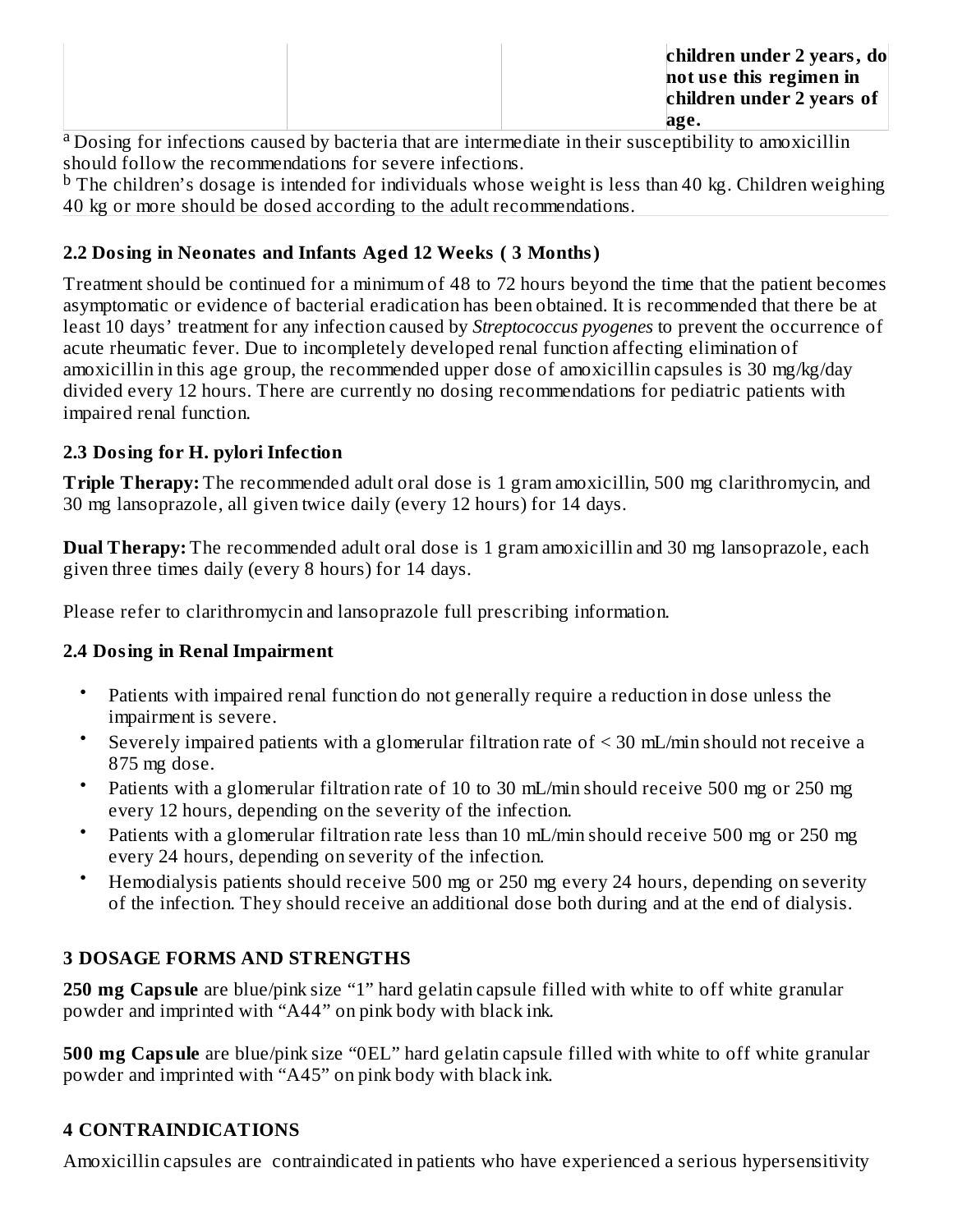reaction (e.g., anaphylaxis or Stevens-Johnson syndrome) to amoxicillin capsules or to other β-lactam antibiotics (e.g., penicillins and cephalosporins).

# **5 WARNINGS AND PRECAUTIONS**

#### **5.1 Anaphylactic Reactions**

Serious and occasionally fatal hypersensitivity (anaphylactic) reactions have been reported in patients on penicillin therapy including amoxicillin. Although anaphylaxis is more frequent following parenteral therapy, it has occurred in patients on oral penicillins. These reactions are more likely to occur in individuals with a history of penicillin hypersensitivity and/or a history of sensitivity to multiple allergens. There have been reports of individuals with a history of penicillin hypersensitivity who have experienced severe reactions when treated with cephalosporins. Before initiating therapy with amoxicillin, careful inquiry should be made regarding previous hypersensitivity reactions to penicillins, cephalosporins, or other allergens.

## **5.2 Clostridium difficile Associated Diarrhea**

*Clostridium difficile* associated diarrhea (CDAD) has been reported with use of nearly all antibacterial agents, including amoxicillin, and may range in severity from mild diarrhea to fatal colitis. Treatment with antibacterial agents alters the normal flora of the colon leading to overgrowth of *C. difficile.*

*C. difficile* produces toxins A and B which contribute to the development of CDAD. Hypertoxinproducing strains of *C. difficile* cause increased morbidity and mortality, as these infections can be refractory to antimicrobial therapy and may require colectomy. CDAD must be considered in all patients who present with diarrhea following antibacterial use. Careful medical history is necessary since CDAD has been reported to occur over 2 months after the administration of antibacterial agents.

If CDAD is suspected or confirmed, ongoing antibiotic use not directed against *C. difficile* may need to be discontinued. Appropriate fluid and electrolyte management, protein supplementation, antibiotic treatment of *C. difficile*, and surgical evaluation should be instituted as clinically indicated.

## **5.3 Potential for Microbial Overgrowth or Bacterial Resistance**

The possibility of superinfections with fungal or bacterial pathogens should be considered during therapy. If superinfections occur, amoxicillin should be discontinued and appropriate therapy instituted. Prescribing amoxicillin either in the absence of a proven or strongly suspected bacterial infection is unlikely to provide benefit to the patient, and increases the risk of the development of drug-resistant bacteria.

#### **5.4 Us e in Patients With Mononucleosis**

A high percentage of patients with mononucleosis who receive amoxicillin develop an erythematous skin rash. Thus amoxicillin should not be administered to patients with mononucleosis.

## **6 ADVERSE REACTIONS**

The following are discussed in more detail in other sections of the labeling:

- Anaphylactic reactions *[see Warnings and Precautions (5.1)]*
- CDAD *[see Warnings and Precautions (5.2)]*

# **6.1 Clinical Trials Experience**

Because clinical trials are conducted under widely varying conditions, adverse reaction rates observed in the clinical trials of a drug cannot be directly compared to rates in the clinical trials of another drug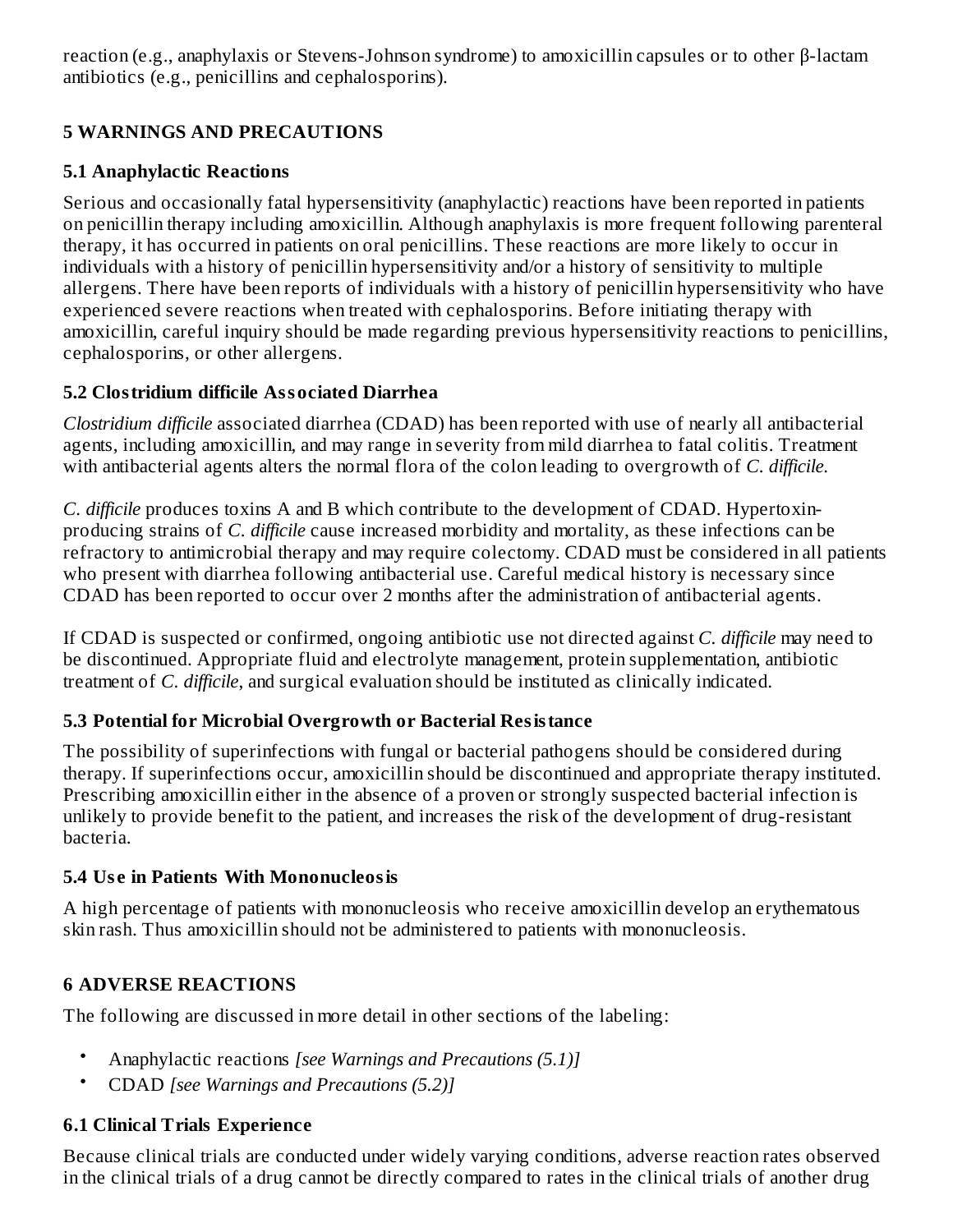and may not reflect the rates observed in practice.

The most common adverse reactions  $(>1%)$  observed in clinical trials of amoxicillin capsules, tablets or oral suspension were diarrhea, rash, vomiting, and nausea.

# **Triple Therapy:**

The most frequently reported adverse events for patients who received triple therapy (amoxicillin/clarithromycin/lansoprazole) were diarrhea (7%), headache (6%), and taste perversion (5%).

## **Dual Therapy:**

The most frequently reported adverse events for patients who received double therapy amoxicillin/lansoprazole were diarrhea (8%) and headache (7%). For more information on adverse reactions with clarithromycin or lansoprazole, refer to the Adverse Reactions section of their package inserts.

# **6.2 Postmarketing or Other Experience**

In addition to adverse events reported from clinical trials, the following events have been identified during postmarketing use of penicillins. Because they are reported voluntarily from a population of unknown size, estimates of frequency cannot be made. These events have been chosen for inclusion due to a combination of their seriousness, frequency of reporting, or potential causal connection to amoxicillin.

- **Infections and Infestations:** Mucocutaneous candidiasis.
- **Gastrointestinal:** Black hairy tongue, and hemorrhagic/pseudomembranous colitis. Onset of pseudomembranous colitis symptoms may occur during or after antibacterial treatment *[see Warnings and Precautions (5.2)]* .
- **Hypers ensitivity Reactions:** Anaphylaxis *[see Warnings and Precautions (5.1)]* . Serum sickness– like reactions, erythematous maculopapular rashes, erythema multiforme, Stevens-Johnson syndrome, exfoliative dermatitis, toxic epidermal necrolysis, acute generalized exanthematous pustulosis, hypersensitivity vasculitis, and urticaria have been reported.
- **Liver:** A moderate rise in AST and/or ALT has been noted, but the significance of this finding is unknown. Hepatic dysfunction including cholestatic jaundice, hepatic cholestasis and acute cytolytic hepatitis have been reported.
- **Renal:** Crystalluria has been reported *[see Overdosage (10)]* .
- **Hemic and Lymphatic Systems:** Anemia, including hemolytic anemia, thrombocytopenia, thrombocytopenic purpura, eosinophilia, leukopenia, and agranulocytosis have been reported. These reactions are usually reversible on discontinuation of therapy and are believed to be hypersensitivity phenomena.
- **Central Nervous System:** Reversible hyperactivity, agitation, anxiety, insomnia, confusion, convulsions, behavioral changes, and/or dizziness have been reported.
- **Mis cellaneous:** Tooth discoloration (brown, yellow, or gray staining) has been reported. Most reports occurred in pediatric patients. Discoloration was reduced or eliminated with brushing or dental cleaning in most cases.

# **7 DRUG INTERACTIONS**

## **7.1 Probenecid**

Probenecid decreases the renal tubular secretion of amoxicillin. Concurrent use of amoxicillin and probenecid may result in increased and prolonged blood levels of amoxicillin.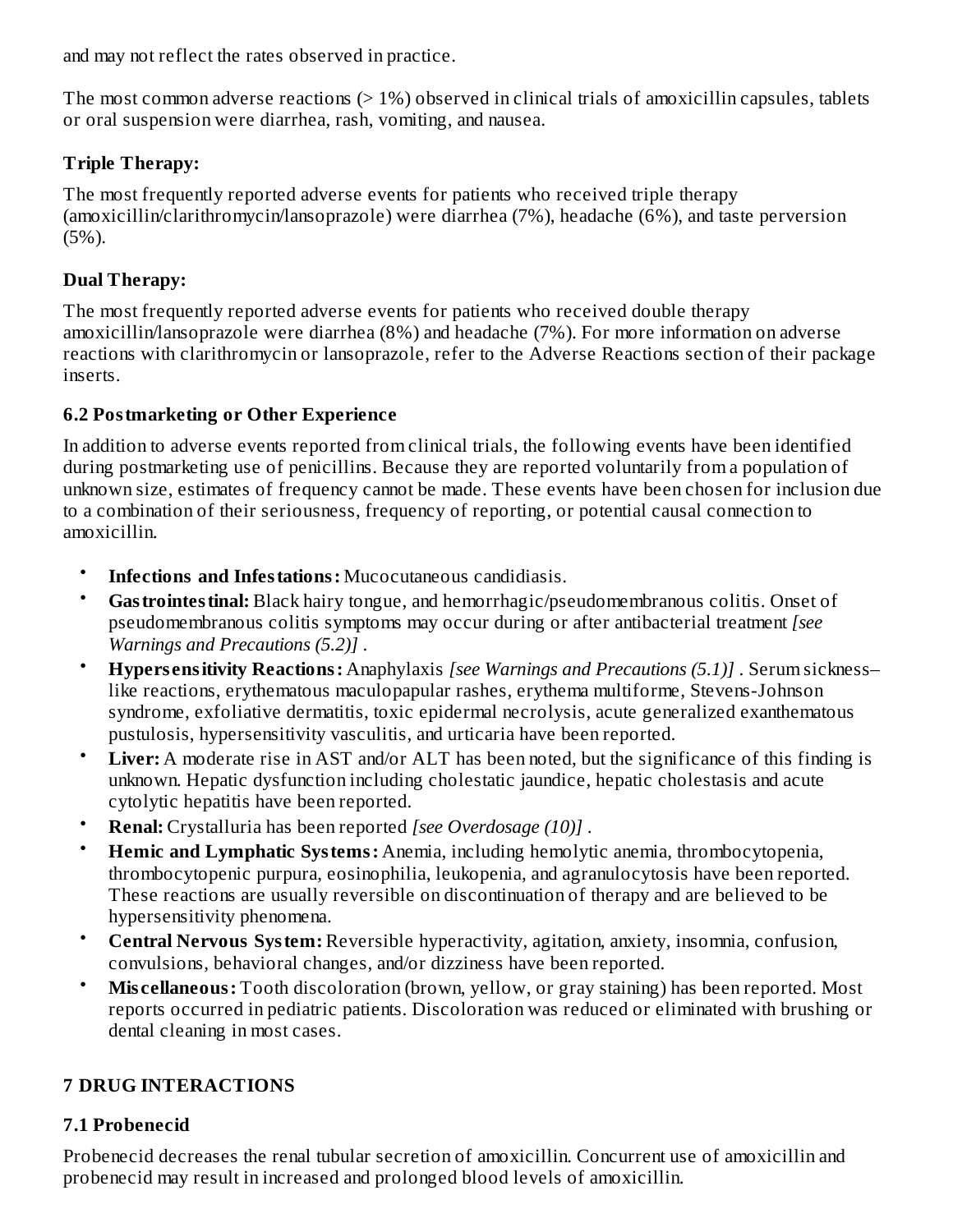## **7.2 Oral Anticoagulants**

Abnormal prolongation of prothrombin time (increased international normalized ratio [INR]) has been reported in patients receiving amoxicillin and oral anticoagulants. Appropriate monitoring should be undertaken when anticoagulants are prescribed concurrently. Adjustments in the dose of oral anticoagulants may be necessary to maintain the desired level of anticoagulation.

# **7.3 Allopurinol**

The concurrent administration of allopurinol and amoxicillin increases the incidence of rashes in patients receiving both drugs as compared to patients receiving amoxicillin alone. It is not known whether this potentiation of amoxicillin rashes is due to allopurinol or the hyperuricemia present in these patients.

# **7.4 Oral Contraceptives**

Amoxicillin may affect the gut flora, leading to lower estrogen reabsorption and reduced efficacy of combined oral estrogen/progesterone contraceptives.

# **7.5 Other Antibacterials**

Chloramphenicol, macrolides, sulfonamides, and tetracyclines may interfere with the bactericidal effects of penicillin. This has been demonstrated *in vitro*; however, the clinical significance of this interaction is not well documented.

# **7.6 Drug/Laboratory Interactions**

High urine concentrations of ampicillin may result in false-positive reactions when testing for the presence of glucose in urine using CLINITEST ®, Benedict's Solution, or Fehling's Solution. Since this effect may also occur with amoxicillin, it is recommended that glucose tests based on enzymatic glucose oxidase reactions (such as CLINISTIX  $^{\circledR}$ ) be used.

Following administration of ampicillin or amoxicillin to pregnant women, a transient decrease in plasma concentration of total conjugated estriol, estriol-glucuronide, conjugated estrone, and estradiol has been noted.

# **8 USE IN SPECIFIC POPULATIONS**

## **8.1 Pregnancy**

Teratogenic Effects: Pregnancy Category B. Reproduction studies have been performed in mice and rats at doses up to 2000 mg/kg (3 and 6 times the 3 g human dose, based on body surface area). There was no evidence of harm to the fetus due to amoxicillin. There are, however, no adequate and wellcontrolled studies in pregnant women. Because animal reproduction studies are not always predictive of human response, amoxicillin should be used during pregnancy only if clearly needed.

# **8.2 Labor and Delivery**

Oral ampicillin is poorly absorbed during labor. It is not known whether use of amoxicillin in humans during labor or delivery has immediate or delayed adverse effects on the fetus, prolongs the duration of labor, or increases the likelihood of the necessity for an obstetrical intervention.

## **8.3 Nursing Mothers**

Penicillins have been shown to be excreted in human milk. Amoxicillin use by nursing mothers may lead to sensitization of infants. Caution should be exercised when amoxicillin is administered to a nursing woman.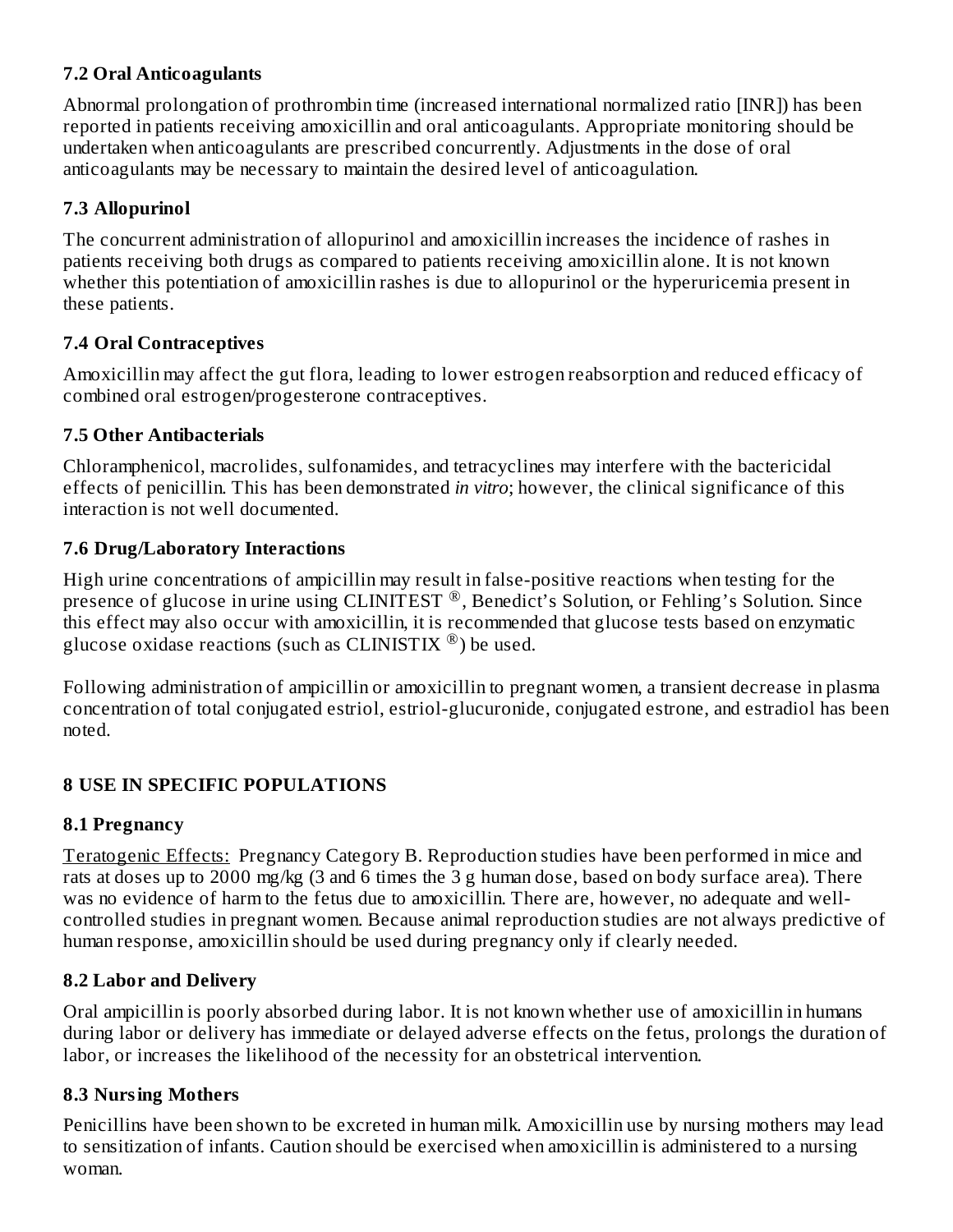#### **8.4 Pediatric Us e**

Because of incompletely developed renal function in neonates and young infants, the elimination of amoxicillin may be delayed. Dosing of amoxicillin should be modified in pediatric patients 12 weeks or younger (≤ 3 months). *[See Dosage and Administration (2.2).]*

## **8.5 Geriatric Us e**

An analysis of clinical studies of amoxicillin was conducted to determine whether subjects aged 65 and over respond differently from younger subjects. These analyses have not identified differences in responses between the elderly and younger patients, but a greater sensitivity of some older individuals cannot be ruled out.

This drug is known to be substantially excreted by the kidney, and the risk of toxic reactions to this drug may be greater in patients with impaired renal function. Because elderly patients are more likely to have decreased renal function, care should be taken in dose selection, and it may be useful to monitor renal function.

#### **8.6 Dosing in Renal Impairment**

Amoxicillin is primarily eliminated by the kidney and dosage adjustment is usually required in patients with severe renal impairment (GFR <30 mL/min). See Dosing in Renal Impairment (2.4) for specific recommendations in patients with renal impairment.

# **10 OVERDOSAGE**

In case of overdosage, discontinue medication, treat symptomatically, and institute supportive measures as required. A prospective study of 51 pediatric patients at a poison-control center suggested that overdosages of less than 250 mg/kg of amoxicillin are not associated with significant clinical symptoms. Interstitial nephritis resulting in oliguric renal failure has been reported in a small number of patients after overdosage with amoxicillin  $1$ .

Crystalluria, in some cases leading to renal failure, has also been reported after amoxicillin overdosage in adult and pediatric patients. In case of overdosage, adequate fluid intake and diuresis should be maintained to reduce the risk of amoxicillin crystalluria.

Renal impairment appears to be reversible with cessation of drug administration. High blood levels may occur more readily in patients with impaired renal function because of decreased renal clearance of amoxicillin. Amoxicillin may be removed from circulation by hemodialysis.

## **11 DESCRIPTION**

Formulation of amoxicillin capsules, USP contains amoxicillin, a semisynthetic antibiotic, an analog of ampicillin, with a broad spectrum of bactericidal activity against many Gram-positive and Gram-negative microorganisms. Chemically, it is (2 *S*,5 *R*,6 *R*)-6-[( *R*)-(-)-2-amino-2-( *p*-hydroxyphenyl)acetamido]- 3,3-dimethyl-7-oxo-4-thia-1-azabicyclo[3.2.0]heptane-2-carboxylic acid trihydrate. It may be represented structurally as:

The amoxicillin molecular formula is C  $_{16}H_{19}N_{3}O_5S\cdot 3H_2O$ , and the molecular weight is 419.45.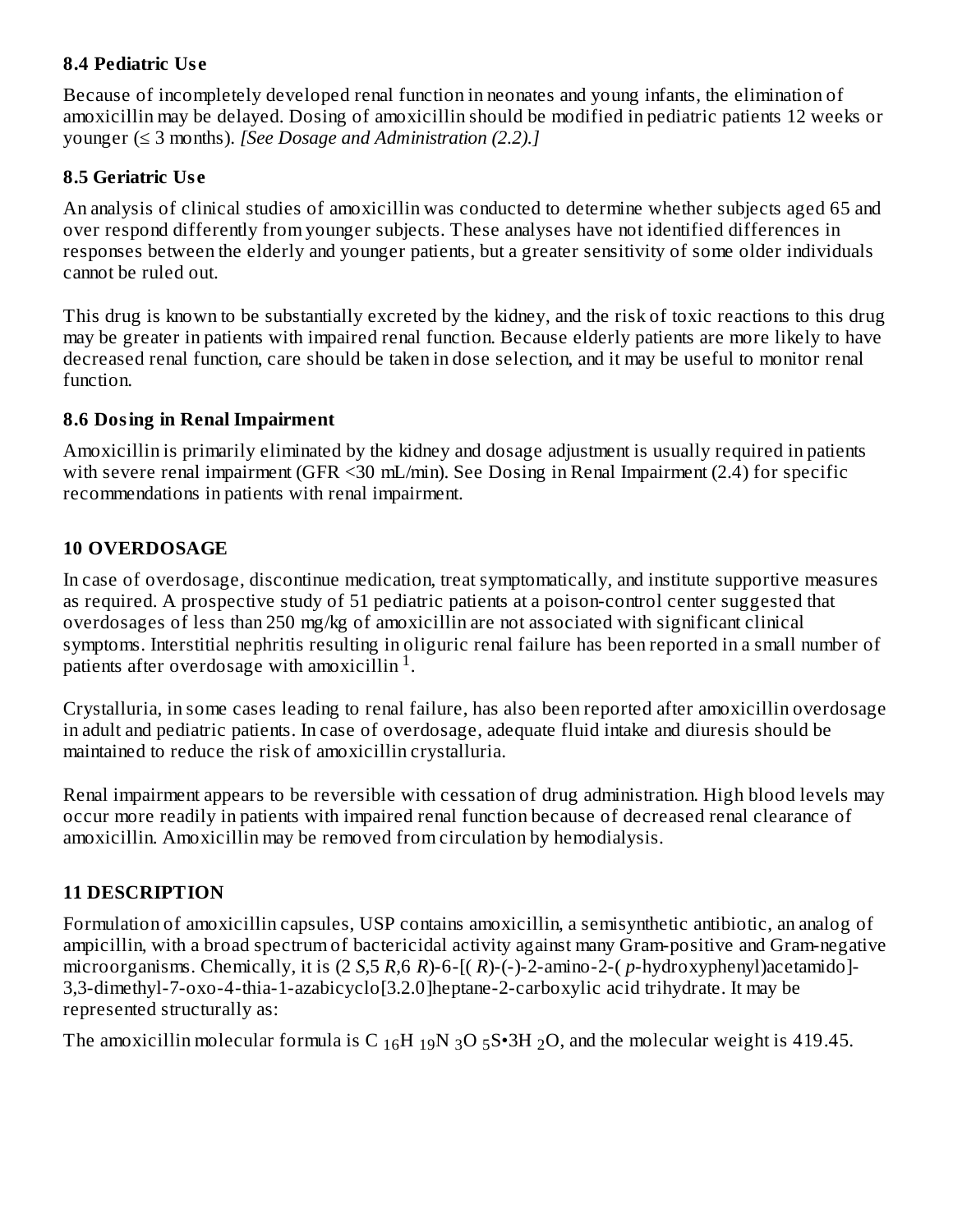Each capsule of amoxicillin with blue cap and pink body, contains 250 mg or 500 mg amoxicillin as the trihydrate. The body of the 250 mg capsule is imprinted with 'A44' in black ink. The body of the 500 mg capsule is imprinted with 'A45' in black ink. Inactive ingredients: D&C Red No. 28, FD&C Blue No. 1, FD&C Red No. 40, gelatin, magnesium stearate, microcrystalline cellulose, sodium lauryl sulfate, and titanium dioxide.

Meets USP Dissolution Test 2.

## **12 CLINICAL PHARMACOLOGY**

#### **12.1 Mechanism of Action**

Amoxicillin is an antibacterial drug *[see Microbiology (12.4)].*

#### **12.3 Pharmacokinetics**

Absorption: Amoxicillin is stable in the presence of gastric acid and is rapidly absorbed after oral administration. The effect of food on the absorption of amoxicillin from the tablets and suspension of amoxicillin has been partially investigated; 400 mg and 875 mg formulations have been studied only when administered at the start of a light meal.

Orally administered doses of 250 mg and 500 mg amoxicillin capsules result in average peak blood levels 1 to 2 hours after administration in the range of 3.5 mcg/mL to 5 mcg/mL and 5.5 mcg/mL to 7.5 mcg/mL, respectively.

Mean amoxicillin pharmacokinetic parameters from an open, two-part, single-dose crossover bioequivalence study in 27 adults comparing 875 mg of amoxicillin with 875 mg of amoxicillin and clavulanate potassium showed that the 875 mg tablet of amoxicillin produces an AUC  $_{0-\infty}$  of 35.4  $\pm$  8.1 mcg•hr/mL and a C  $_{\rm max}$  of 13.8  $\pm$  4.1 mcg/mL. Dosing was at the start of a light meal following an overnight fast.

Orally administered doses of amoxicillin suspension, 125 mg/5 mL and 250 mg/5 mL, result in average peak blood levels 1 to 2 hours after administration in the range of 1.5 mcg/mL to 3 mcg/mL and 3.5 mcg/mL to 5 mcg/mL, respectively.

Oral administration of single doses of 400 mg chewable tablets and 400 mg/5 mL suspension of amoxicillin to 24 adult volunteers yielded comparable pharmacokinetic data:

| Table 3. Mean Pharmacokinetic Parameters of Amoxicillin (400 mg chewable tablets and 400 |
|------------------------------------------------------------------------------------------|
| mg/5 mL suspension) in Healthy Adults                                                    |

| Dose $*$                              | AUC $_{0-\infty}$ (mcg•hr/mL) | Cmax (mcg/mL) $\top$     |  |  |
|---------------------------------------|-------------------------------|--------------------------|--|--|
| Amoxicillin                           | Amoxicillin $(\pm S.D.)$      | Amoxicillin $(\pm S.D.)$ |  |  |
| $1400$ mg (5 mL of suspension)        | 17.1(3.1)                     | 5.92(1.62)               |  |  |
| $ 400 \text{ mg}$ (1 chewable tablet) | 17.9 (2.4)                    | 5.18(1.64)               |  |  |
|                                       |                               |                          |  |  |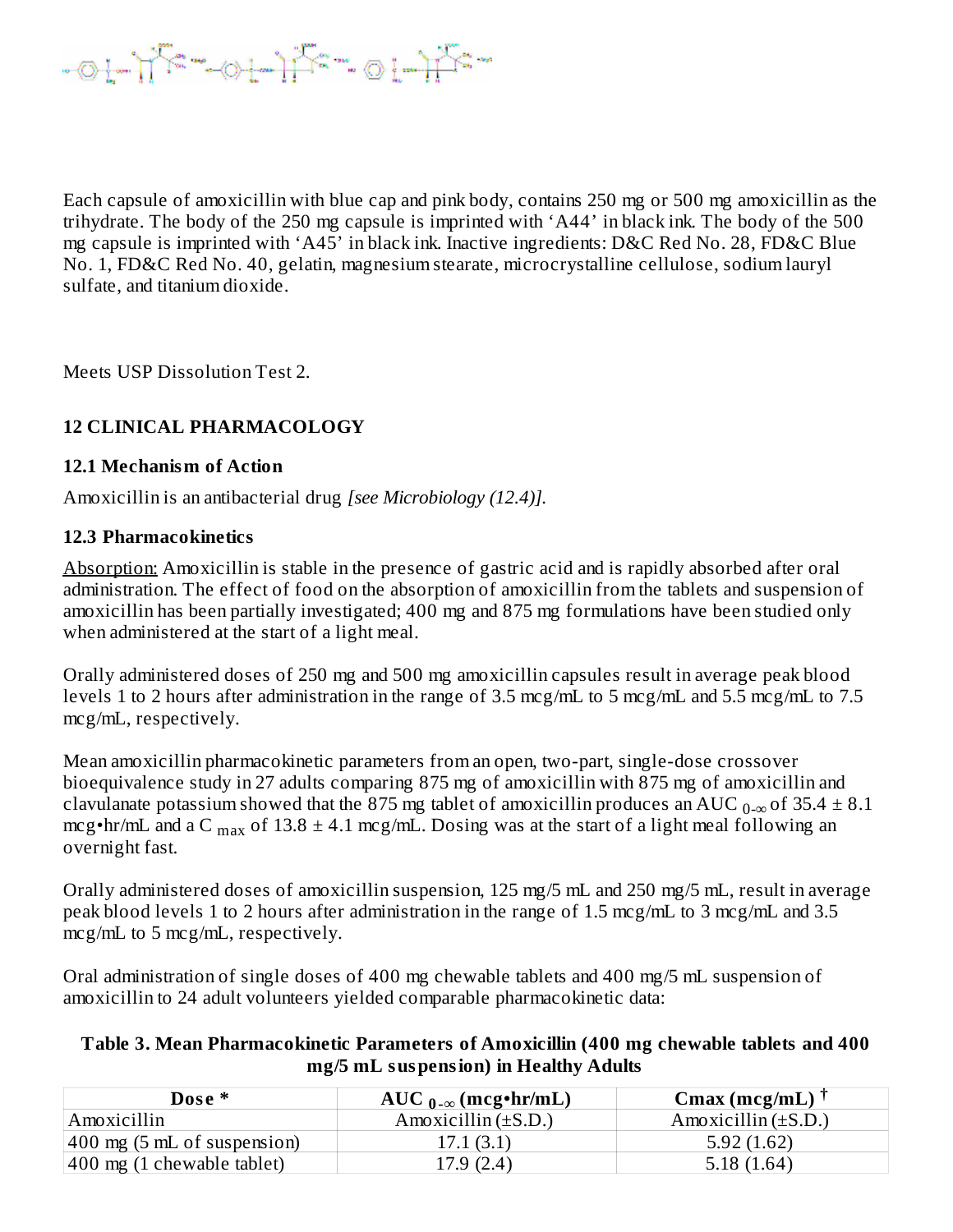Administered at the start of a light meal. \*

Mean values of 24 normal volunteers. Peak concentrations occurred approximately 1 hour after the † dose.

Distribution: Amoxicillin diffuses readily into most body tissues and fluids, with the exception of brain and spinal fluid, except when meninges are inflamed. In blood serum, amoxicillin is approximately 20% protein-bound. Following a 1 gram dose and utilizing a special skin window technique to determine levels of the antibiotic, it was noted that therapeutic levels were found in the interstitial fluid.

Metabolism and Excretion: The half-life of amoxicillin is 61.3 minutes. Approximately 60% of an orally administered dose of amoxicillin is excreted in the urine within 6 to 8 hours. Detectable serum levels are observed up to 8 hours after an orally administered dose of amoxicillin. Since most of the amoxicillin is excreted unchanged in the urine, its excretion can be delayed by concurrent administration of probenecid *[see Drug Interactions (7.1)]* .

## **12.4 Microbiology**

#### Mechanism of Action

Amoxicillin is similar to penicillin in its bactericidal action against susceptible bacteria during the stage of active multiplication. It acts through the inhibition of cell wall biosynthesis that leads to the death of the bacteria.

#### Method of Resistance

Resistance to amoxicillin is mediated primarily through enzymes called beta-lactamases that cleave the beta-lactam ring of amoxicillin, rendering it inactive.

Amoxicillin has been shown to be active against most isolates of the bacteria listed below, both *in vitro* and in clinical infections as described in the **INDICATIONS AND USAGE** section.

| <b>Gram-Positive Bacteria</b>              | <b>Gram-Negative Bacteria</b> |
|--------------------------------------------|-------------------------------|
| Enterococcus faecalis                      | Escherichia coli              |
| Staphylococcus spp.                        | Haemophilus influenzae        |
| Streptococcus pneumoniae                   | Neisseria gonorrhoeae         |
| Alpha and $\beta$ -hemolytic streptococci. | Proteus mirabilis             |
|                                            | Helicobacter pylori           |

Susceptibility Test Methods: (susceptibility to amoxicillin can be determined using ampicillin powder and a 10 mcg ampicillin disk)

When available, clinical microbiology should provide the results of *in vitro* susceptibility test results for antimicrobial drugs used in resident hospitals to the physician as periodic reports that describe the susceptibility profile of nosocomial and community-acquired pathogens. These reports should aid the physician in selecting an antimicrobial drug product for treatment.

*Dilution Techniques:* Quantitative methods are used to determine antimicrobial minimum inhibitory concentrations (MICs). These MICs provide estimates of the susceptibility of bacteria to antimicrobial compounds. The MICs should be determined using a standardized procedure. Standardized procedures are based on dilution methods (broth or agar)  $^{2,3}$  or equivalent with standardized inoculum concentrations and standardized concentrations of ampicillin powder. The MIC values should be interpreted according to the criteria in Table 4.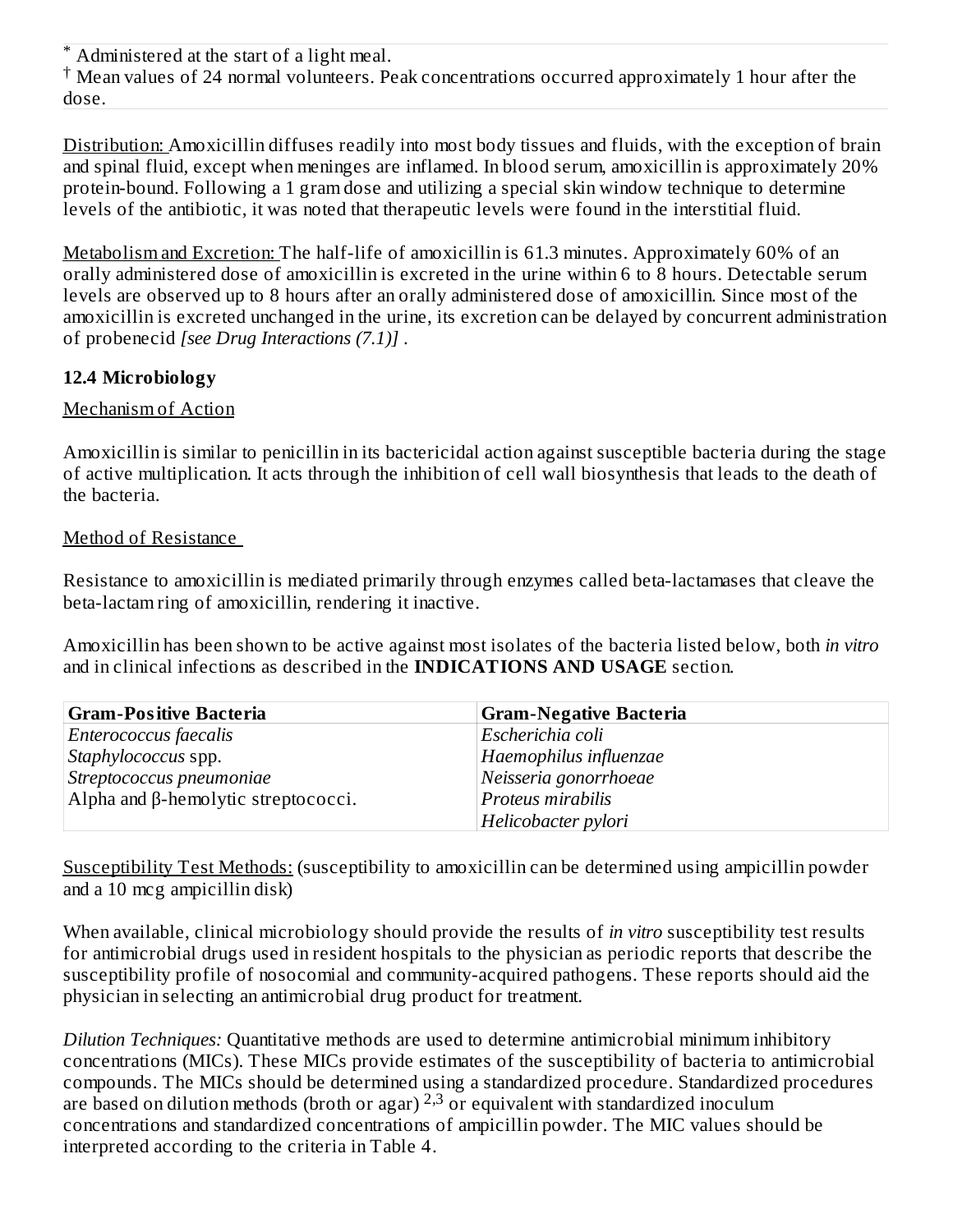#### *Diffusion Techniques:*

Quantitative methods that require measurement of zone diameters also provide reproducible estimates of the susceptibility of bacteria to antimicrobial compounds. One such standardized procedure <sup>3</sup> requires the use of standardized inoculum concentrations. This procedure uses paper disks impregnated with 10 mcg ampicillin to test the susceptibility of bacteria to ampicillin. Interpretation involves correlation of the diameter obtained in the disk test with the MIC for amoxicillin. Reports from the laboratory providing results of the standard single-disk susceptibility test with a 10 mcg ampicillin disk should be interpreted according to the criteria listed in Table 4.

|                          | <b>Minimum Inhibitory</b> |                                                 |            | <b>Disk Diffusion</b> |                             |                  |  |  |
|--------------------------|---------------------------|-------------------------------------------------|------------|-----------------------|-----------------------------|------------------|--|--|
|                          |                           | <b>Concentration (mcg/mL)</b>                   |            |                       | (zone diameter in mm)       |                  |  |  |
|                          |                           | Sus ceptible   Intermediate<br><b>Resistant</b> |            |                       | Sus ceptible   Intermediate | <b>Resistant</b> |  |  |
| <i>Enterococcus</i> spp. | $\leq 8$                  |                                                 | $\geq 16$  | $\geq 17$             |                             | $\leq 16$        |  |  |
| Staphylococcus spp.      | $\leq 0.25$               |                                                 | $\geq 0.5$ | $\geq$ 29             |                             | $\leq 28$        |  |  |
| Streptococci,            | $\leq 0.25$               | $0.5$ to 4                                      | $\geq 8$   |                       |                             |                  |  |  |
| viridians group          |                           |                                                 |            |                       |                             |                  |  |  |
| (alpha-hemolytic         |                           |                                                 |            |                       |                             |                  |  |  |
| streptococci)            |                           |                                                 |            |                       |                             |                  |  |  |
| $\beta$ -hemolytic       | $\leq 0.25$               |                                                 |            | $\geq 24$             |                             |                  |  |  |
| streptococci             |                           |                                                 |            |                       |                             |                  |  |  |
| Streptococcus            | $\leq$ 2                  | 4                                               | $\geq 8$   |                       |                             |                  |  |  |
| pneumoniae               |                           |                                                 |            |                       |                             |                  |  |  |
| (non-meningitis          |                           |                                                 |            |                       |                             |                  |  |  |
| isolates)*               |                           |                                                 |            |                       |                             |                  |  |  |
| Enterobacteriaceae       | $\leq 8$                  | 16                                              | $\geq$ 32  | $\geq 17$             | 14 to 16                    | $\leq 13$        |  |  |
| Haemophilus              | $\leq 1$                  | $\overline{2}$                                  | $\geq 4$   | $\geq$ 22             | 19 to 21                    | $\leq 18$        |  |  |
| influenzae               |                           |                                                 |            |                       |                             |                  |  |  |
| Neisseria                |                           |                                                 |            |                       |                             |                  |  |  |
| qonorrhoeae**            |                           |                                                 |            |                       |                             |                  |  |  |

\* *S. pneumoniae* should be tested using a 1 mcg oxacillin disk. Isolates with oxacillin zone sizes of ≥ 20 mm are susceptible to amoxicillin. An amoxicillin MIC should be determined on isolates of *S. pneumoniae* with oxacillin zone sizes of  $\leq 19$  mm.

\*\*A positive beta lactamase test indicates resistance to amoxicillin. Isolates that are resistant to penicillin by MIC testing are also expected to be resistant to amoxicillin.

A report of "Susceptible" indicates the pathogen is likely to be inhibited if the antimicrobial compound in the blood reaches concentrations that are usually achievable. A report of "Intermediate" indicates that result should be considered equivocal, and, if the microorganism is not fully susceptible to alternative, clinically feasible drugs, the test should be repeated. The intermediate category implies possible clinical applicability in body sites where the drug is physiologically concentrated or in situations where high dosage of drug can be used. The intermediate category also provides a buffer zone, which prevents small uncontrolled technical factors from causing major discrepancies in interpretation. A report of "Resistant" indicates the pathogen is not likely to be inhibited if the antimicrobial compound in the blood reaches concentrations that are usually achievable and other therapy(ies) are likely to be preferred.

# *Quality Control*

Susceptibility techniques require use of laboratory control microorganisms to control the technical aspects of the laboratory standardized procedures.  $2,3,4$  Standard ampicillin powder should provide the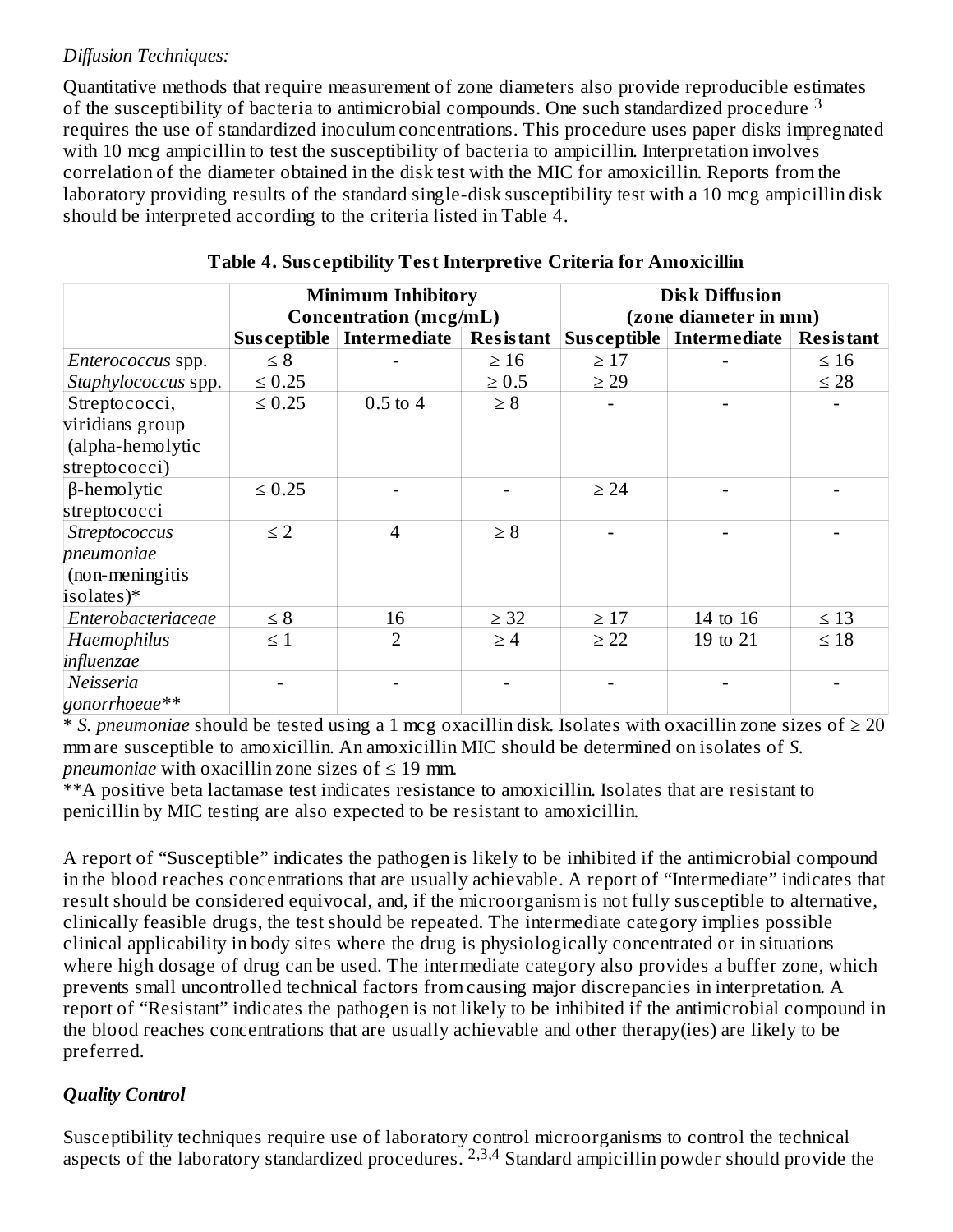MIC values described below. For the diffusion technique using the 10 mcg ampicillin disk, the criteria are provided in Table 5.

| <b>Bacteria</b>                            | ATCC# | <b>MIC Range</b><br>(mcg/mL) | <b>Disk Diffusion Zone</b><br>Range (mm) |
|--------------------------------------------|-------|------------------------------|------------------------------------------|
| Escherichia coli                           | 25922 | $2$ to $8$                   | 16 to 22                                 |
| Enterococcus faecalis                      | 29212 | $0.5$ to $2$                 |                                          |
| Haemophilus influenzae                     | 49247 | 2 to 8                       | 13 to 21                                 |
| Staphylococcus aureus                      | 29213 | $0.5$ to $2$                 |                                          |
|                                            | 25923 |                              | 27 to 35                                 |
| Streptococcus pneumoniae                   | 49619 | $0.06$ to $0.25$             |                                          |
| $#ATCC = American Type Culture Collection$ |       |                              |                                          |

**Table 5. Acceptable Quality Control Ranges for Amoxicillin**

Susceptibility Testing for *Helicobacter pylori*: Amoxicillin *in vitro* susceptibility testing methods for determining minimum inhibitory concentrations (MICs) and zone sizes have not been standardized, validated, or approved for testing *H. pylori*. Specimens for *H. pylori* and clarithromycin susceptibility test results should be obtained on isolates from patients who fail triple therapy. If clarithromycin resistance is found, a non-clarithromycin-containing regimen should be used.

# **13 NONCLINICAL TOXICOLOGY**

# **13.1 Carcinogenesis, Mutagenesis, Impairment of Fertility**

Long-term studies in animals have not been performed to evaluate carcinogenic potential. Studies to detect mutagenic potential of amoxicillin alone have not been conducted; however, the following information is available from tests on a 4:1 mixture of amoxicillin and potassium clavulanate. Amoxicillin and potassium clavulanate was non-mutagenic in the Ames bacterial mutation assay, and the yeast gene conversion assay. Amoxicillin and potassium clavulanate was weakly positive in the mouse lymphoma assay, but the trend toward increased mutation frequencies in this assay occurred at doses that were also associated with decreased cell survival. Amoxicillin and potassium clavulanate was negative in the mouse micronucleus test and in the dominant lethal assay in mice. Potassium clavulanate alone was tested in the Ames bacterial mutation assay and in the mouse micronucleus test, and was negative in each of these assays. In a multi-generation reproduction study in rats, no impairment of fertility or other adverse reproductive effects were seen at doses up to 500 mg/kg (approximately 2 times the 3 g human dose based on body surface area).

# **14 CLINICAL STUDIES**

## **14.1 H. pylori Eradication to Reduce the Risk of Duodenal Ulcer Recurrence**

Randomized, double-blind clinical studies performed in the United States in patients with *H. pylori* and duodenal ulcer disease (defined as an active ulcer or history of an ulcer within 1 year) evaluated the efficacy of lansoprazole in combination with amoxicillin capsules and clarithromycin tablets as triple 14-day therapy, or in combination with amoxicillin capsules as dual 14-day therapy, for the eradication of *H. pylori*. Based on the results of these studies, the safety and efficacy of 2 different eradication regimens were established:

**Triple Therapy:** Amoxicillin 1 gram twice daily/clarithromycin 500 mg twice daily/lansoprazole 30 mg twice daily (see Table 6).

**Dual Therapy:** Amoxicillin 1 gram three times daily/lansoprazole 30 mg three times daily (see Table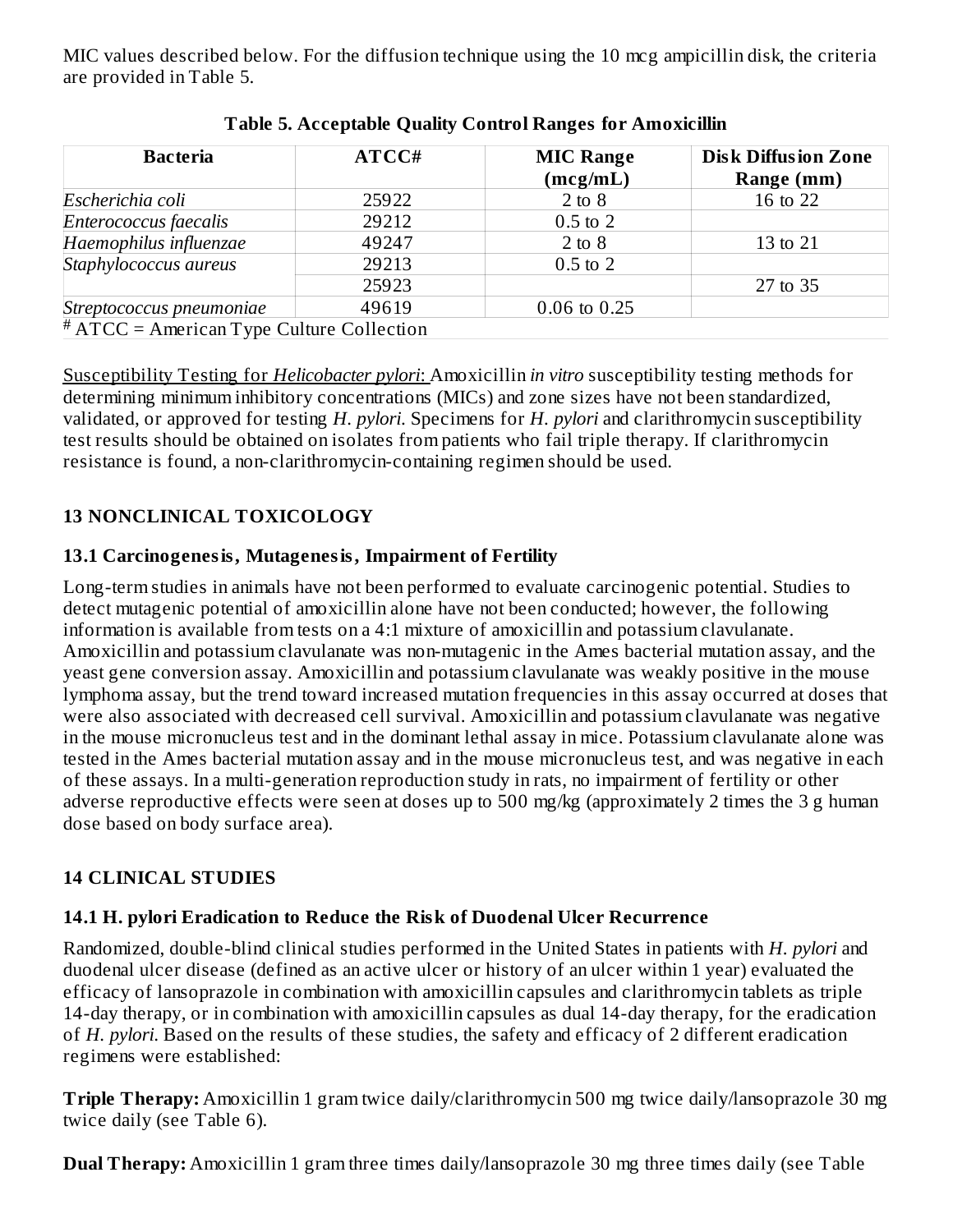7). All treatments were for 14 days. *H. pylori* eradication was defined as 2 negative tests (culture and histology) at 4 to 6 weeks following the end of treatment. Triple therapy was shown to be more effective than all possible dual therapy combinations. Dual therapy was shown to be more effective than both monotherapies. Eradication of *H. pylori* has been shown to reduce the risk of duodenal ulcer recurrence.

#### **Table 6. H. pylori Eradication Rates When Amoxicillin is Administered as Part of a Triple Therapy Regimen**

| <b>Study</b> | <b>Triple Therapy</b><br><b>Evaluable Analysis a</b><br>[95% Confidence Interval]<br>(number of patients) | <b>Triple Therapy</b><br><b>Intent-to-Treat Analysis b</b><br>[95% Confidence Interval]<br>(number of patients) |  |  |
|--------------|-----------------------------------------------------------------------------------------------------------|-----------------------------------------------------------------------------------------------------------------|--|--|
| Study 1      | 92                                                                                                        | 86                                                                                                              |  |  |
|              | $[80 - 97.7]$                                                                                             | $[73.3 - 93.5]$                                                                                                 |  |  |
|              | $(n = 48)$                                                                                                | $(n = 55)$                                                                                                      |  |  |
| Study 2      | 86                                                                                                        | 83                                                                                                              |  |  |
|              | $[75.7 - 93.6]$                                                                                           | $[72 - 90.8]$                                                                                                   |  |  |
|              | $(n = 66)$                                                                                                | $(n = 70)$                                                                                                      |  |  |

<sup>a</sup> This analysis was based on evaluable patients with confirmed duodenal ulcer (active or within 1 year) and *H. pylori* infection at baseline defined as at least 2 of 3 positive endoscopic tests from CLOtest  $^{\circledR}$ , histology, and/or culture. Patients were included in the analysis if they completed the study. Additionally, if patients dropped out of the study due to an adverse event related to the study drug, they were included in the analysis as failures of therapy.

<sup>b</sup> Patients were included in the analysis if they had documented *H. pylori* infection at baseline as defined above and had a confirmed duodenal ulcer (active or within 1 year). All dropouts were included as failures of therapy.

#### **Table 7. H. pylori Eradication Rates When Amoxicillin is Administered as Part of a Dual Therapy Regimen**

| <b>Study</b> | <b>Dual Therapy</b><br><b>Evaluable Analysis a</b><br>[95% Confidence Interval]<br>(number of patients) | <b>Dual Therapy</b><br><b>Intent-to-Treat Analysis b</b><br>[95% Confidence Interval]<br>(number of patients) |  |  |
|--------------|---------------------------------------------------------------------------------------------------------|---------------------------------------------------------------------------------------------------------------|--|--|
| Study 1      |                                                                                                         |                                                                                                               |  |  |
|              | $[62.5 - 87.2]$                                                                                         | $[56.8 - 81.2]$                                                                                               |  |  |
|              | $(n = 51)$                                                                                              | $(n = 60)$                                                                                                    |  |  |
| Study 2      | 66                                                                                                      | 61                                                                                                            |  |  |
|              | $[51.9 - 77.5]$                                                                                         | $[48.5 - 72.9]$                                                                                               |  |  |
|              | $(n = 58)$                                                                                              | $(n = 67)$                                                                                                    |  |  |

<sup>a</sup> This analysis was based on evaluable patients with confirmed duodenal ulcer (active or within 1 year) and *H. pylori* infection at baseline defined as at least 2 of 3 positive endoscopic tests from CLOtest ®, histology, and/or culture. Patients were included in the analysis if they completed the study. Additionally, if patients dropped out of the study due to an adverse event related to the study drug, they were included in the analysis as failures of therapy.

<sup>b</sup> Patients were included in the analysis if they had documented *H. pylori* infection at baseline as defined above and had a confirmed duodenal ulcer (active or within 1 year). All dropouts were included as failures of therapy.

## **15 REFERENCES**

1. Swanson-Biearman B, Dean BS, Lopez G, Krenzelok EP. The effects of penicillin and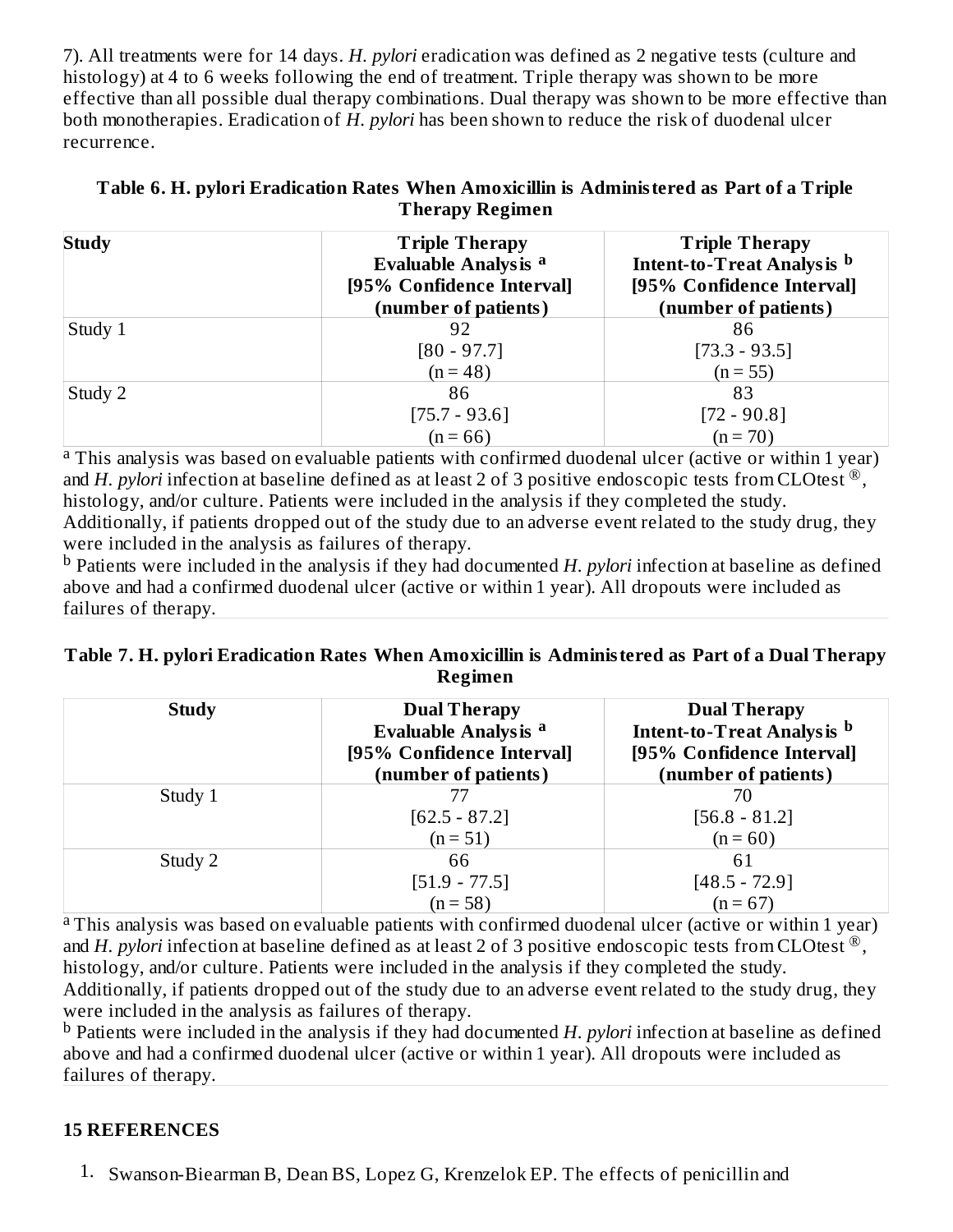cephalosporin ingestions in children less than six years of age. Vet Hum Toxicol. 1988; 30: 66- 67.

- 2. Clinical and Laboratory Standards Institute (CLSI). Methods for Dilution Antimicrobial Susceptibility Tests for Bacteria that Grow Aerobically; Approved Standard – 8 <sup>th</sup> ed. CLSI Document M7-A8, Vol. 29, No.2. CLSI, Wayne, PA, Jan. 2009.
- 3. Clinical and Laboratory Standards Institute (CLSI). Performance Standard for Antimicrobial Disk Susceptibility Tests; Approved Standard –  $10^{th}$  ed. CLSI Document M2-A10, Vol. 29, No. 1. CLSI, Wayne, PA, 2009.
- 4. Clinical and Laboratory Standards Institute (CLSI). Performance Standards for Antimicrobial Susceptibility Testing: 21<sup>st</sup> Informational Supplement. Approved Standard CLSI Document M100-S21 CLSI, Wayne, PA, January 2011.

#### **16 HOW SUPPLIED/STORAGE AND HANDLING**

**Amoxicillin Capsules, USP** contains 500 mg amoxicillin as the trihydrate.

#### **500 mg Capsule**

Blue/Pink size "0EL" hard gelatin capsule filled with white to off white granular powder and imprinted with "A45" on pink body with black ink. Bottles of 21

NDC # 68788-8972-2

Bottles of 30 NDC # 68788-8972-3 Bottles of 40 NDC # 68788-8972-4

**Store at** 20° to 25°C (68° to 77°F); excursions permitted to 15° to 30°C (59° to 86°F) [see USP Controlled Room Temperature].

Dispense in a tight container.

## **17 PATIENT COUNSELING INFORMATION**

#### **17.1 Information for Patients**

- Patients should be advised that amoxicillin may be taken every 8 hours or every 12 hours, depending on the dose prescribed.
- Patients should be counseled that antibacterial drugs, including amoxicillin, should only be used to treat bacterial infections. They do not treat viral infections (e.g., the common cold). When amoxicillin is prescribed to treat a bacterial infection, patients should be told that although it is common to feel better early in the course of therapy, the medication should be taken exactly as directed. Skipping doses or not completing the full course of therapy may: (1) decrease the effectiveness of the immediate treatment, and (2) increase the likelihood that bacteria will develop resistance and will not be treatable by amoxicillin or other antibacterial drugs in the future.
- Patients should be counseled that diarrhea is a common problem caused by antibiotics, and it usually ends when the antibiotic is discontinued. Sometimes after starting treatment with antibiotics, patients can develop watery and bloody stools (with or without stomach cramps and fever) even as late as 2 or more months after having taken their last dose of the antibiotic. If this occurs, patients should contact their physician as soon as possible.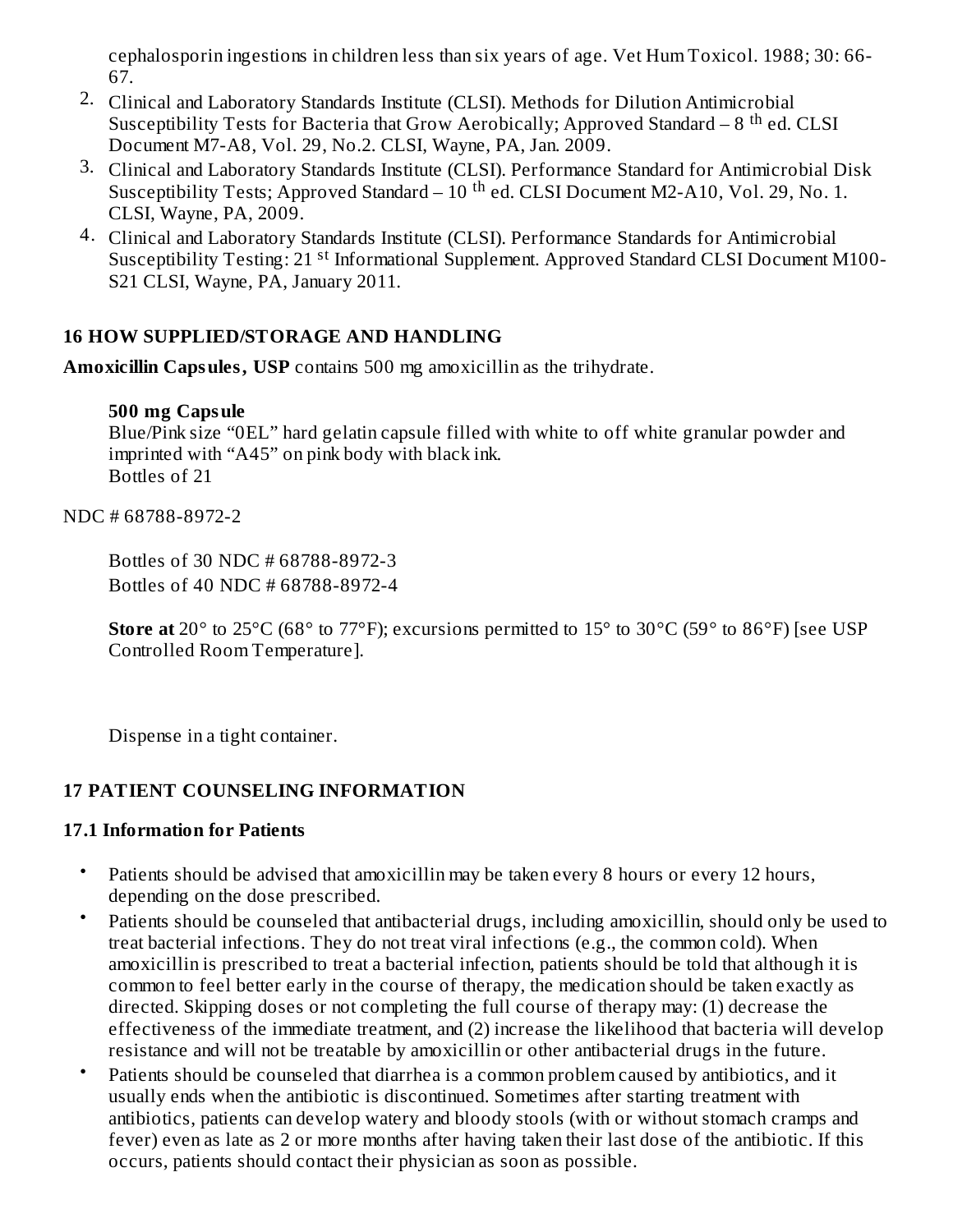• Patients should be aware that amoxicillin contains a penicillin class drug product that can cause allergic reactions in some individuals.

CLINITEST  $^{\circledR}$  is a registered trademark of Siemens Medical Solutions Diagnostics, and Ames Company, Inc.

CLINISTIX  $^{\circledR}$  is a registered trademark of Bayer Healthcare Llc, and Ames Company, Inc. CLOtest  $^{\circledR}$  is a registered trademark of Kimberly-Clark Worldwide, Inc.

Distributed by: **Citron Pharma LLC** Suite - 1101 2 Tower Center Blvd East Brunswick NJ 08816

Code No.: DRUGS/AP/57/2003

Made in India

Issued: 12/2013

#### **Relabeled By: Preferred Pharmaceuticals Inc.**

## **PACKAGE LABEL-PRINCIPAL DISPLAY PANEL - 500 mg**

#### **Amoxicillin**

#### **Capsules, USP 500 mg Rx only**



| <b>AMOXICILLIN</b><br>amoxicillin capsule |                                   |                                                  |
|-------------------------------------------|-----------------------------------|--------------------------------------------------|
|                                           |                                   |                                                  |
| <b>Product Information</b>                |                                   |                                                  |
| Product Type                              | HUMAN PRESCRIPTION<br><b>DRUG</b> | Item Code (Source) NDC:68788-8972(NDC:43063-563) |
| <b>Route of Administration</b>            | ORAL                              |                                                  |
|                                           |                                   |                                                  |